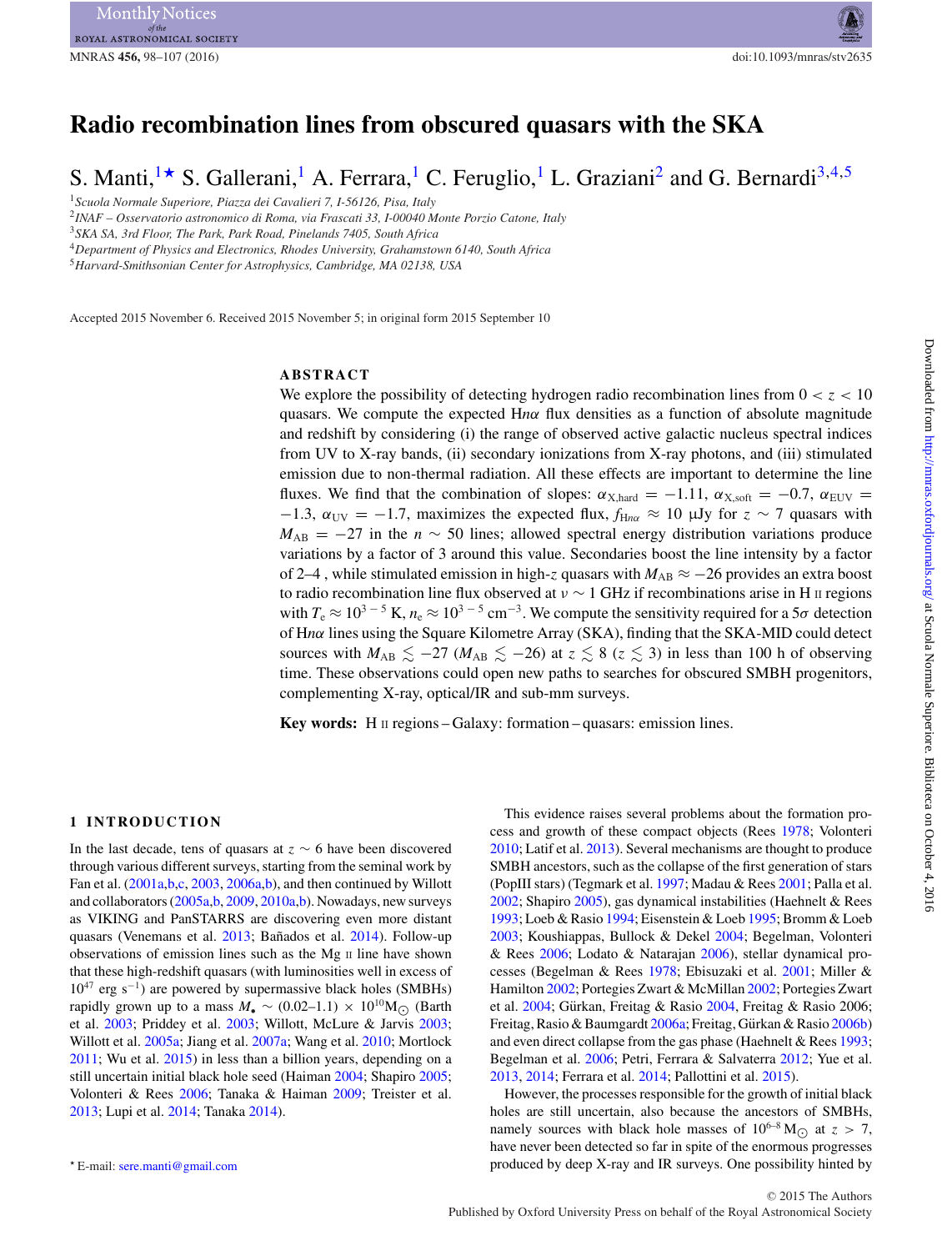several studies (Yue et al. [2013\)](#page-9-16), including the most recent one by Comastri et al. [\(2015\)](#page-8-35), envisages that, before the quasar mode is on, accreting black holes are enshrouded by a thick cocoon of gas (and dust) heavily absorbing their optical/X-ray radiation. These sources would then escape detection by the standard X-ray surveys.

The transparency of gas and dust to radio, millimetre and submillimetre photons makes these kind of observations a promising tool for detecting obscured star formation, quasars in general, and, in particular, SMBHs progenitors at very early epochs (e.g. Spaans & Meijerink [2008;](#page-9-18) Gallerani et al. [2012,](#page-8-36) [2014\)](#page-8-37). Here, we investigate the possibility to detect high-redshift  $(z > 7)$  quasars that might be completely obscured at optical to X-ray wavelengths by means of hydrogen radio recombination lines (RRLs; for a comprehensive review, see Gordon & Sorochenko [2002\)](#page-8-38). In fact, one advantage of RRLs is that they are nearly always in the optically thin limit and therefore see all the gas. The other advantage of using hydrogen RRLs concerns with the fact that this method could work equally well for gas of primordial composition, as it relies only on the presence of hydrogen rather than lines from heavy elements.

Hydrogen RRLs represent a special class of spectral lines arising in H II regions from transitions between highly excited hydrogen levels (quantum numbers *n >* 27) and appearing in the radio regime (rest-frame frequencies  $v_e$  < 300 GHz); Hn $\alpha$  lines are the strongest hydrogen RRLs, i.e. those due to  $n + 1 \rightarrow n$  transitions. Also note that RRLs have the significant advantage that the principal quantum number of a line detectable at a fixed observed frequency decreases with increasing redshift. Given that the RRL flux density is proportional to  $(1 + z)(d_L(z))^{-2}n^{-2.72}$  (Rule, Loeb & Strelnitski  $2013$ ; hereafter [R13\)](#page-9-19), this effect partially compensates the increase of the luminosity distance  $d_{\text{L}}$  with redshift.

The search for RRLs from obscured quasars will become feasible in the near future with the SKA (Square Kilometre Array) telescope, thanks to its revolutionary capabilities in terms of frequency range, angular resolution and sensitivity (for SKA science and technical specifications, see: Morganti et al. [2014;](#page-8-39) SKAO Science Team  $2015<sup>1</sup>$ ). In particular, the SKA-MID (0.35–14 GHz) frequency coverage will allow us to search for Hn $\alpha$  (35 <  $n$  < 210) lines from sources at  $1 < z < 10$ . For all these reasons, in principle, the detectability of high-*z* obscured quasars through RRLs could allow us to directly monitor the birth and growth of the earliest quasars during the first cosmic billion years.

The paper is organized as follows. In Section 2, we derive the RRL flux density expected from quasars, including secondary ionizations from X-ray photons. In Section 3, we test our model against available RRL observations. In Section 4, we analyse the contribution of the stimulated emission due to a non-thermal background source to the quasar RRL flux. In Section 5, we discuss the prospects for detecting obscured quasars through the SKA. In Section 6, we discuss the main conclusions of our work.

### **2 RRLs FROM QUASARS**

The observed frequencies of H*nα* lines are given by the following equation:

$$
\nu_{\rm obs}(z_{\rm e}, n) = \frac{c \, \mathcal{R}_{\rm H}}{1 + z_{\rm e}} \left[ \frac{1}{n^2} - \frac{1}{(n+1)^2} \right],\tag{1}
$$

<sup>1</sup> [http://astronomers.skatelescope.org/wp-content/uploads/2015/08/SKA](http://astronomers.skatelescope.org/wp-content/uploads/2015/08/SKA-SCI-LVL-001W.pdf) [-SCI-LVL-001W.pdf](http://astronomers.skatelescope.org/wp-content/uploads/2015/08/SKA-SCI-LVL-001W.pdf)

<span id="page-1-0"></span>

**Figure 1.** Hydrogen RRL observed frequencies (in GHz) as a function of redshift. Blue curves correspond to quantum numbers from  $n = 34$  to 54, and red lines correspond to  $n = 35, 45, 55, 100$  and 150. The lines with  $n$  $= 56-149$  are not shown for the sake of clarity. The grey region shows the frequency range covered by SKA-MID (0.35–14 GHz).

where  $z_e$  is the redshift at which the line is emitted,  $c$  is the speed of light, R<sub>H</sub> = 1.0968 × 10<sup>5</sup> cm<sup>-1</sup> is the Rydberg number for hydrogen and  $n$  is the principal quantum number. In Fig. [1,](#page-1-0) we show the observed line frequencies as a function of redshift for different values of *n*; the frequency range covered by SKA-MID is shown through a grey shaded region.

The flux density at the centre of Hn $\alpha$  lines ( $f_{Hn\alpha}$ ) can be written as [\(R13\)](#page-9-19)

$$
f_{\text{H}n\alpha} \approx 3.25 n^{-2.72} \dot{N}_{\gamma} (1 - f_{\text{esc}}^{912}) \frac{hc}{\delta v} \frac{(1 + z_{\text{e}})}{4\pi d_{\text{L}}^2},
$$
 (2)

where  $d_{\text{L}}$  is the luminosity distance of an emitting source at redshift *z*e, *δv* is the width of the line in velocity units, *h* is the *Planck* constant and  $f_{\text{esc}}^{912}$  is the escape fraction of ionizing photons. Since we want to test the possibility of detecting optically obscured quasars through RRLs, we assume that all the ionizing photons remain trapped into a dense, fully neutral, surrounding medium, namely  $f_{\text{esc}}^{912} = 0$ . We note that equation (2) is valid for *α*-transitions within the interval  $n = 3-29$  (Hummer & Storey [1987\)](#page-8-40), with an accuracy of a few per cent for any value of the electron density  $n_e$  [\(R13\)](#page-9-19). We assume that this equation can be used even for higher values of *n*.

Finally, the production rate of ionizing photons  $N_{\gamma}$  is given by

$$
\dot{N}_{\gamma} = \int_{\nu_{\rm LL}}^{+\infty} \frac{L_{\nu}}{h\nu} \mathrm{d}\nu,\tag{3}
$$

where  $v_{LL}$  is the Lyman limit frequency ( $hv_{LL} = 13.6$  eV) and  $L_v$  is the luminosity per unit frequency. Substituting the usual relations:

$$
L_{\nu} = 4\pi d_{\rm L}^2 f_{\nu}; \qquad \lambda f_{\lambda} = \nu f_{\nu}, \tag{4}
$$

we can rewrite equation (3) as

$$
\dot{N}_{\gamma} = \frac{4\pi}{hc} \int_0^{\lambda_{\rm LL}} d_{\rm L}^2(z) \lambda f_{\lambda} d\lambda, \tag{5}
$$

where  $\lambda_{\text{LL}} = c/v_{\text{LL}} = 911.8 \text{ Å}$ . This equation clearly shows that  $N_{\gamma}$  (and therefore  $f_{Hn\alpha}$ ) depends on the spectral energy distribution (SED) of the ionizing source.

# **2.1 Quasar SED**

We parametrize the emitted quasar flux per unit wavelength as  $f_\lambda \propto$ *λα*, where the spectral index *α* depends on the wavelength range.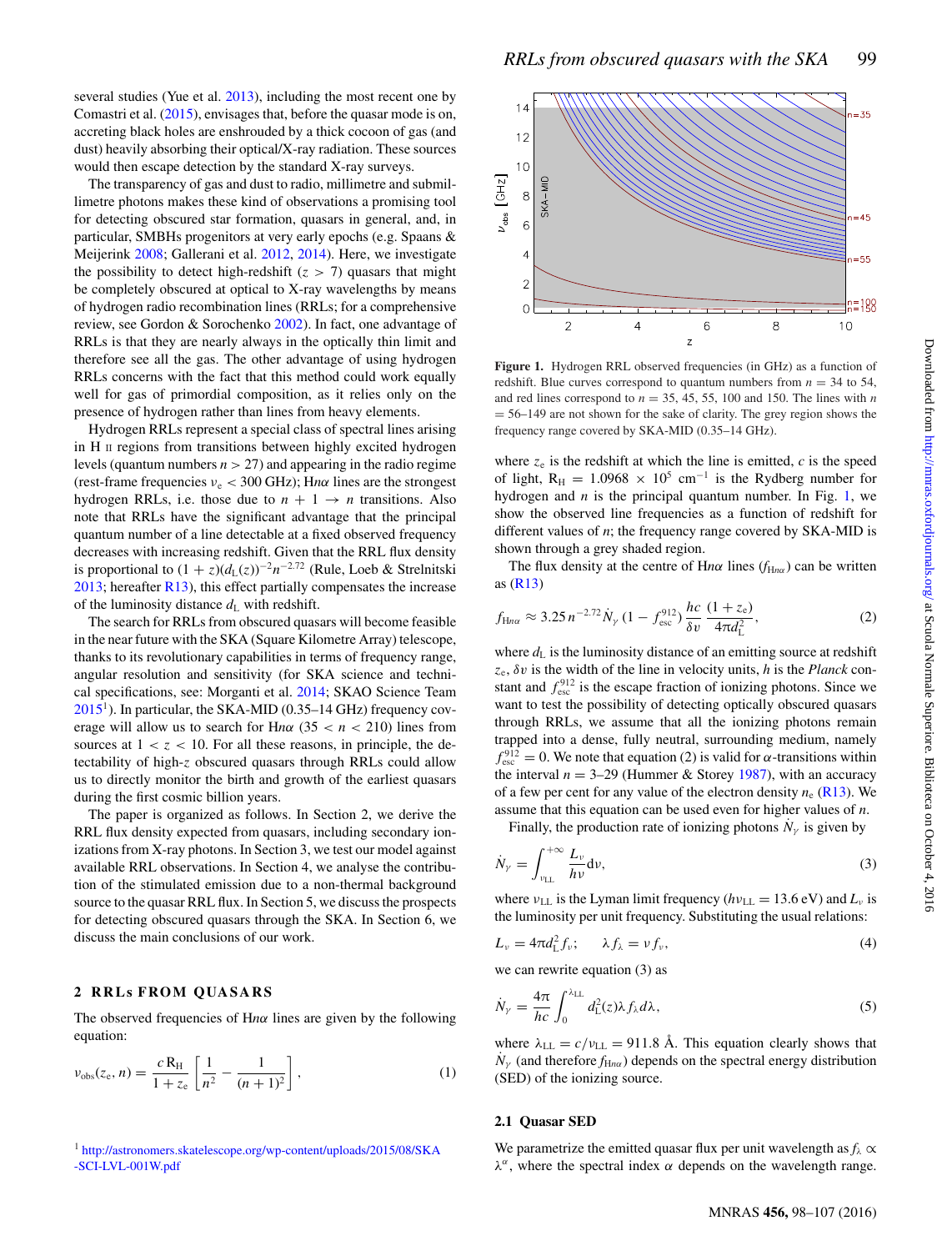<span id="page-2-0"></span>

**Figure 2.** Schematic plot of the quasar SED, referring to our 'fiducial' case with  $\alpha_{X, \text{hard}} = -1.11$ ,  $\alpha_{X, \text{soft}} = -0.7$ ,  $\alpha_{\text{EUV}} = -0.7$ ,  $\alpha_{\text{UV}} = -1.7$ . Blue points represents measurements of the quasar NGC 1068. The upper *x*-axis shows the extreme energy values of each band.

We adopt the following observationally constrained  $\alpha$  values in different energy bands:

(i)  $\alpha_{X, \text{hard}} = -1.11 \pm 0.11$  for the hard X-ray band (2500– 12000 eV, Piconcelli et al. [2005\)](#page-8-41);

(ii)  $-0.7 < \alpha_{X, \text{soft}} < 0.3$  for the soft X-ray band (250–2000 eV, Fiore et al. [1994\)](#page-8-42);

 $\mu$ (iii)  $\alpha_{\text{EUV}} = -0.7^{+0.8}_{-0.6}$  for the EUV band (12–200 eV, Wyithe & Bolton [2011\)](#page-9-21);

 $f_{\text{UV}} = -1.7^{+1.5}_{-0.9}$  for the UV band (5.5–11.8 eV, Reichard et al. [2003\)](#page-8-43).

Fig. [2](#page-2-0) presents the quasar SED obtained in our 'fiducial' case, given by the following combinations of slopes:  $\alpha_{X, \text{hard}} = -1.11$ ,  $\alpha_{X,\text{soft}} = -0.7$ ,  $\alpha_{\text{EUV}} = -0.7$ ,  $\alpha_{\text{UV}} = -1.7$ . The blue points represent the photometric data of the quasar NGC 1068 (from NASA/IPAC Extragalactic Database (NED)). This example show how our adopted spectral indices, once compared with the observations, well reproduce real measurements of AGN spectra. Afterwards, we will also consider the case in which  $\alpha_{X, \text{hard}} = -1.11$ ,  $\alpha_{X,\text{soft}} = -0.7, \alpha_{\text{EUV}} = -1.3, \alpha_{\text{UV}} = -1.7$ , which we call 'extreme' model.

We compute the production rate of ionizing photons in quasars  $(N<sub>O</sub>)$  by substituting the SED in equation (5):

$$
\dot{N}_{Q} = \frac{4\pi d_{L}^{2}(z)}{hc} f_{1500} \left[ f_{X,\text{hard}} \int_{\lambda_{\text{min}}}^{\lambda_{2\text{ keV}}} \lambda \left( \frac{\lambda}{\lambda_{2\text{ keV}}} \right)^{\alpha_{X,\text{hard}}} d\lambda + f_{X,\text{soft}} \int_{\lambda_{2\text{ keV}}}^{\lambda_{0,25\text{ keV}}} \lambda \left( \frac{\lambda}{\lambda_{0.25\text{ keV}}} \right)^{\alpha_{X,\text{soft}}} d\lambda + f_{\text{EUV}} \int_{\lambda_{0,25\text{ keV}}}^{\lambda_{\text{LL}}} \lambda \left( \frac{\lambda}{1050 \text{ Å}} \right)^{\alpha_{\text{EUV}}} d\lambda \right].
$$
\n(6)

Here  $\lambda_{\min} = hc/E_{\max}$  ( $E_{\max} = 10 \text{ keV}$ ),  $f_{X,\text{hard}}$ ,  $f_{X,\text{soft}}$  and  $f_{\text{EUV}}$  are normalization factors required to match the flux densities between different bands of the spectrum and  $f_{1500}$  is the flux density at 1500 Å, related to the AB magnitude  $(M_{AB}^{1500})$  through the following relation [\(R13\)](#page-9-19)

$$
f_{1500} = \frac{c}{\lambda^2} 10^{-(M_{\rm AB}^{1500} + 5 \log_{10} d_{\rm L}(z) + 43.6)/2.5}.
$$
 (7)

The UV spectral index,  $\alpha_{UV}$ , enters in equation (6) through the normalization  $f_{\text{EUV}}$ .

While varying the spectral indices in the different energy bands in the allowed intervals, we compute the spectral hardness between the UV and X-ray bands (Tananbaum et al. [1979\)](#page-9-22) defined as

$$
\alpha_{ox} = 0.3838 \log[L_{2\,\text{keV}}/L_{2500\,\text{\AA}}],\tag{8}
$$

where  $L_{2 \text{ keV}}$  and  $L_{2500 \text{ Å}}$  are the monochromatic luminosities at 2 keV and 2500 Å, respectively. Observations allow us to constrain this parameter in the range  $-2 < \alpha_{ox} < -0.5$  (Wu et al. [2012\)](#page-9-23).

We find that  $N_{\rm O}$  strongly depends on the assumed value of  $\alpha_{\rm EUV}$ (while being completely independent on  $\alpha_X$  and  $\alpha_{UV}$ ), varying between  $10^{57} < \dot{N}_0 / s^{-1} < 14 \times 10^{57}$  for  $1 > \alpha_{\text{EUV}} > -2$ , as shown in the top panel of Fig. [3,](#page-3-0) where we fix  $M_{AB}^{1500} = -27$ . The grey region represents the  $\alpha_{\text{EUV}}$  values excluded by the  $\alpha_{\text{OX}}$  constraints. The vertical lines shown in the figure correspond to the  $\alpha_{\text{EUV}}$  best value (solid) and to the  $2\sigma$  confidence level (CL) values (dotted).

#### **2.2 Secondary ionizations**

Since quasars are particularly bright in the X-ray wavelength range, the contribution of secondary ionizations from fast electrons should be taken into account in the estimate of  $N<sub>O</sub>$ . In fact, a non negligible fraction  $f_i$  of the energy of these electrons  $(E_e = h(\nu - \nu_{LL}))$  released by photo-ionization, is expected to cause additional (i.e. secondary) ionizations from collisions on the neutral component. The efficiency of the secondaries is then a function of both the electron energy and the ionized fraction of the gas  $x_e$ . According to the model presented by Valdés & Ferrara  $(2008)$  $(2008)$  (see also Furlanetto & Stoever [2010;](#page-8-44) Evoli et al. [2012\)](#page-8-45), in a cosmological pristine gas, the relation between  $f_i$  and  $x_e$  can be written as<sup>2</sup>

$$
f_i = 0.3846(1.0 - x_e^{0.5420})^{1.1952}.
$$
\n(9)

We compute the production rate of ionizing photons including secondary ionizations ( $\dot{N}_{\rm Q}^{\rm sec}$ ) by replacing each factor  $\lambda f_\lambda$  in equation (5) with  $\lambda f_{\lambda} \left( 1 + \frac{hc}{13.6eV_{\lambda}} f_{i} \right)$ . In particular, since we want to compute the effect of secondary ionizations in the fully neutral medium surrounding the H  $\text{II}$  region, we assume  $x_e \sim 0$ . As the secondaries deriving from photoionization have a SED, we account for the dependence  $f_i(E_e)$  by considering the relation  $f_i = 4.94$  arctan  $E_e - 7.37$  for  $x_e \sim 0$ , obtained by fitting the corresponding curve in fig. 2 from Furlanetto & Stoever [\(2010\)](#page-8-44).

We quantify the boost of the H*nα* line flux density due to secondary ionizations through the ratio  $N_Q^{\text{sec}}/N_Q$ . In the bottom panel of Fig. [3,](#page-3-0) we plot this quantity as a function of  $\alpha_{X,\text{soft}}$  and  $\alpha_{\text{EUV}}$ . Since  $N_Q^{\text{sec}}/N_Q$  is only slightly dependent on  $\alpha_{X, \text{hard}}$  and  $\alpha_{UV}$ , we fix these slopes to their best-values ( $\alpha_{X, \text{hard}} = -1.11$ ,  $\alpha_{UV} = -1.7$ ). As in the top panel, the grey areas represent regions of the parameter space that are excluded by the  $\alpha_{OX}$  constraints.

We find that  $\dot{N}_Q^{\text{sec}} / N_Q = 2.2$  in the 'fiducial' case and  $\dot{N}_Q^{\text{sec}} / N_Q =$ 3*.*7 in the 'extreme' one. Once compared with the production rate of ionizing photons for galaxies, it turns out that  $N_Q$  ( $N_Q^{\text{sec}}$ ) is greater than  $N_G$  by a factor of 2 (4) to 4 (13), in our 'fiducial' and 'extreme' model, respectively. For  $M_{AB}^{1500} = -25$ , we find log  $N_G = 56.33$  for galaxies, while for quasars, we have  $log N_Q = 56.60$  and  $log N_Q =$ 56*.*88 in the 'fiducial' and 'extreme' case, respectively.

<sup>&</sup>lt;sup>2</sup> We assume an initial energy of the primary electron in the range 3–10 keV.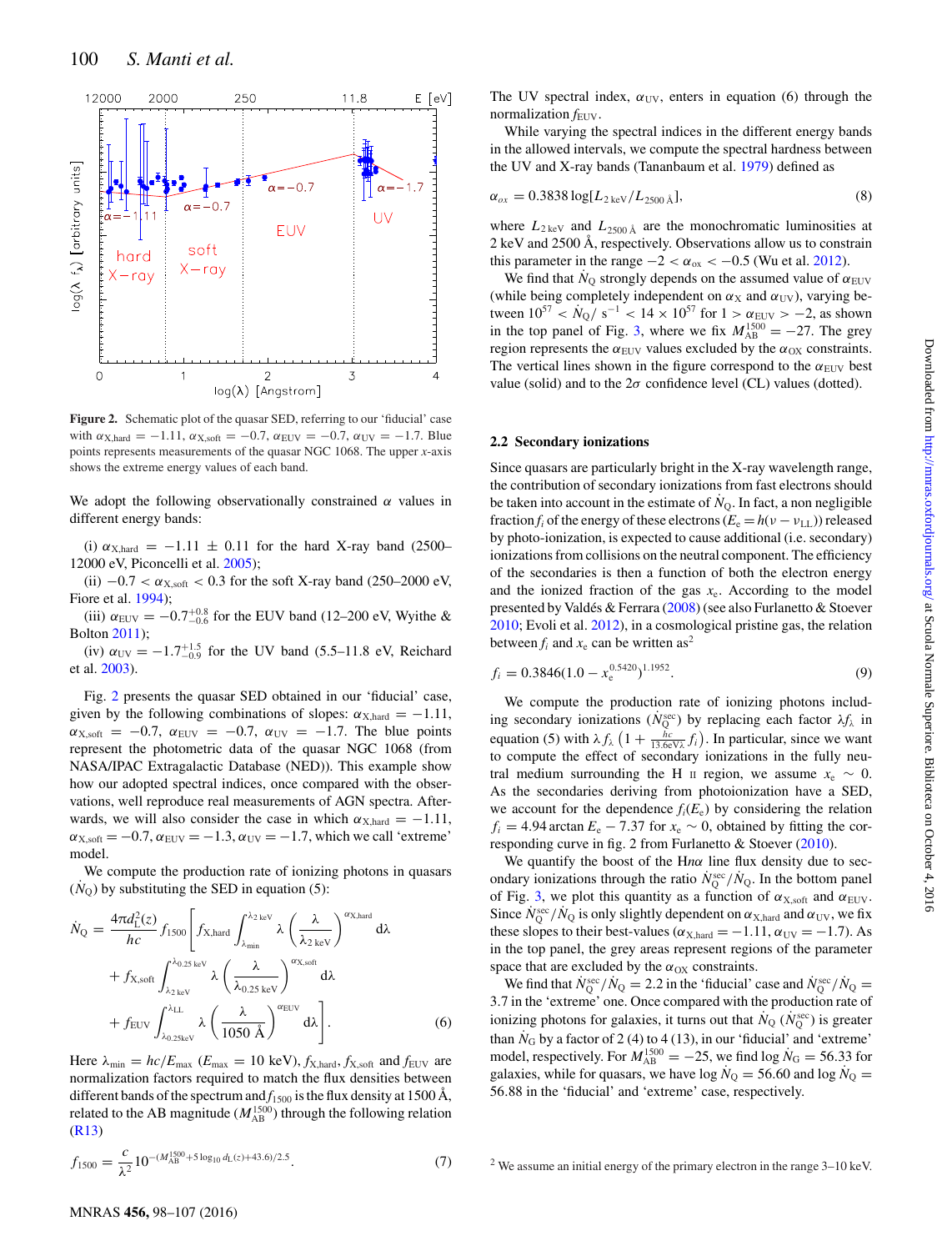<span id="page-3-0"></span>

**Figure 3.** Upper: ionization rate in units of  $10^{57}$  s<sup>-1</sup> versus  $\alpha_{\text{EUV}}$ , with fixed values  $\alpha_{X, \text{hard}} = -1.11$ ,  $\alpha_{X, \text{soft}} = -0.7$ ,  $\alpha_{UV} = -1.7$ , for a quasar magnitude  $M_{AB}^{1500} = -27$ . The vertical lines indicate the best value (solid) and the  $2\sigma$  CL values (dotted) of  $\alpha_{\text{EUV}}$ . Lower: contour plot of the boost due to secondary ionizations as a function of  $\alpha_{X,\text{soft}}$  and  $\alpha_{\text{EUV}}$ , with  $\alpha_{X,\text{hard}}$  $= -1.11$  and  $\alpha_{UV} = -1.7$ . Contours correspond to  $\dot{N}_Q^{\text{sec}} / \dot{N}_Q = 1, 2, 3, 4, 5$ . In both panels, the 'excluded' regions (in grey) are the ones in which the constraint  $-2 < \alpha_{ox} < -0.5$  does not hold.

# **3 TEST WITH LOCAL SOURCES**

To test the model described above, we compare its predictions with observations of radio recombination lines from a sample of extragalactic sources (starburst galaxies, Seyfert galaxies and AGNs, listed in Table [1\)](#page-4-0) at *<sup>z</sup>* <sup>∼</sup> 0 (Allen, Barrett & Crowther [1968;](#page-8-46) Anantharamaiah et al. [1993,](#page-8-47) Anantharamaiah et al. 1996, Anantharamaiah et al. 1997, [2000;](#page-8-48) Zhao et al. [1996,](#page-9-25) [1997;](#page-9-26) Das et al. [2001;](#page-8-49) Kepley et al. [2011;](#page-8-50) Mohan et al. [2001,](#page-8-51) [2002,](#page-8-52) [2005;](#page-8-53) Phookun et al. [1998;](#page-8-54) Puxley et al. [1991;](#page-8-55) Rodríguez-Rico et al. [2005;](#page-8-56) Roy, Goss & Anantharamaiah [2005;](#page-9-27) Roy et al. [2008\)](#page-9-28). In this sample, there are two AGNs, NGC 1068 and 3C 273 (the latter has an upper limit flux only). In addition, recent results (Paggi et al. [2013\)](#page-8-57) strongly suggest that Arp 220 also hosts two merging, deeply buried AGNs, whose bolometric luminosity is likely in the range  $2 \times 10^{42}$  and  $5.2 \times 10^{43}$  erg s<sup>-1</sup> for the eastern and western nuclei, respectively. Finally, note that NGC 1068 and Arp 220 are radio-quiet quasars (RQQs) while 3C 273 is a radio-loud source (RLQ).

In this context, the distinction between RQQs and RLQs is important due to the fact that in radio-loud quasars, the presence of a strong radio continuum emission makes possible the detection of RRLs out to greater distances with respect to RQQs, thanks to the stimulation of their line flux densities (see Section 4 for the details).

For each source of the previous sample but NGC 1068 and 3C 273, we extract the observed line parameters of the H92 $\alpha$  line ( $v_{\text{rest}} =$ 8309.383 MHz). In the case of Arp 220 (besides the H92*α* detection) and NGC 1068 we have observations of the H53 $\alpha$  line ( $v_{\text{rest}} =$ 42 951.97 MHz) and we use the observed values. Furthermore, a search for the H90 $\alpha$  line ( $v_{\text{rest}} = 8872.569 \text{ MHz}$ ) in the emission spectrum of 3C 273 has led to an upper limit only in the detected signal. More specifically, we collect the data relative to the quantum number ( $n = 92$  for all the sources except NGC 1068 and 3C 273, *n* = 53 for NGC 1068, both for Arp 220 and *n* = 90 for 3C 273), the line width in km  $s^{-1}$  and the peak line flux density in mJy. The redshift *z* (thus the luminosity distance) and the apparent magnitude  $m_{AB}$  at 1500 Å of each source are taken instead from the NED website[.](#page-4-0)

Fig. [4](#page-4-1) shows, for this compilation of data, the logarithm of  $[f_{\text{H}_{n\alpha}}n^{2.72}d_{\text{L}}^2\delta v/(1+z)]$  versus  $M_{\text{AB}}^{1500}$ , with different colours and symbols according to the different class of sources (the downward arrow indicates that the line flux density of 3C 273 is an upper limit). In this figure, we also plot our theoretical predictions: the blue solid line indicates our 'fiducial' case, the blue dashed line the 'extreme', and the blue dot–dashed line the 'fiducial' case without taking into account secondary ionizations. The cyan dotted line represents predictions for the case of low-metallicity  $(Z < 10^{-5})$  galaxies without AGN. For these sources, we compute  $f_{\text{H}_{n\alpha}}$  according to the [R13](#page-9-19) formalism:

$$
f_{\text{H}na} \approx 1.2 \times 10^{-7} n^{-2.72} 10^{-0.4 M_{\text{AB}}^{1500}} (1+z)
$$

$$
\times \left(\frac{d_{\text{L}}}{10^5 \text{ Mpc}}\right)^{-2} \left(\frac{\delta v}{100 \text{ km s}^{-1}}\right)^{-1} (1 - f_{\text{esc}}^{912}) \text{ }\mu\text{Jy. (10)}
$$

In this case,  $N_G = (2.2 \times 10^{-11}) \times 10^{-0.4 M_{AB}^{1500}}$ . Equation (10) is obtained from equation (2) by using empirical relations between the star formation rate (SFR) and the 1500 Å luminosity (Muñoz  $&$ Loeb  $2011$ ), and between the SFR and  $\dot{N}_{912}$  (table 4 from Schaerer [2003\)](#page-9-29).

While the [R13](#page-9-19) model is better suited for comparison with starburst galaxies (red filled diamonds), our predictions should be compared with Seyfert and AGN data (magenta circles and purple squares). We note that the  $R13$  model underpredicts by more than one order of magnitude the observed flux for most of the sources (all but two). Although the  $f_{Hn\alpha}$  values predicted by us are  $\sim$ 10 times higher than the [R13](#page-9-19) ones, we still can not reproduce the observations of local AGNs. This means that very likely we are neglecting further important contributions to the RRL emission.

# **4 RADIO STIMULATED EMISSION**

Up to now, we have considered only spontaneous emission in RQQs. However, radio recombination lines may arise from a combination of spontaneous and stimulated emission (e.g. Bell & Seaquist [1977\)](#page-8-59).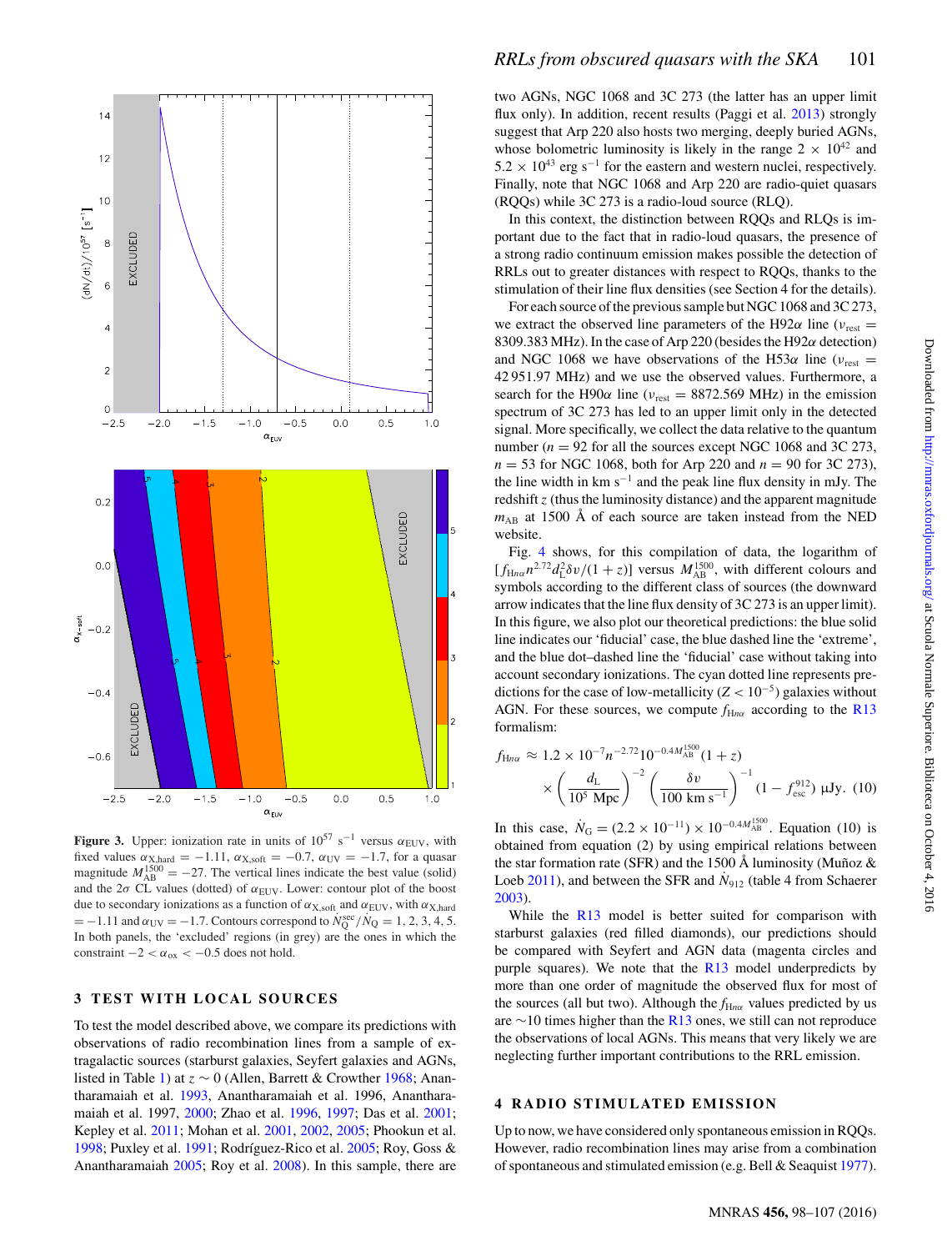<span id="page-4-0"></span>**Table 1.** Local extragalactic sources with the observed line parameters and relative references.

| Source          | $Z_{\rm c}$ | $m_{\rm AB}^{1500}$ | $\boldsymbol{n}$ | $FWHM$ (km s <sup>-1</sup> ) | $F_{\rm peak}$ (mJy) | Source type      | References                   |
|-----------------|-------------|---------------------|------------------|------------------------------|----------------------|------------------|------------------------------|
| ARP 220         | 0.0018      | 18.57               | 92               | $363 \pm 45$                 | $0.6 \pm 0.1$        | Two merging AGNs | (a)                          |
| ARP 220         | 0.0018      | 18.57               | 53               | $230 \pm 20$                 | $16 \pm 2$           |                  | (b)                          |
| <b>NGC 3628</b> | 0.002 812   | 14.23               | 92               | $170 \pm 70$                 | $1.4 \pm 0.09$       | <b>Starburst</b> | (c), (d)                     |
| IC 694          | 0.013 200   | 15.28               | 92               | $350 \pm 110$                | $0.47 \pm 0.10$      | <b>Starburst</b> | (c), (d)                     |
| <b>NGC 1365</b> | 0.005 457   | 11.99               | 92               | $310 \pm 110$                | $0.99 \pm 0.10$      | Seyfert          | (c)                          |
| NGC 5253        | 0.001 358   | 12.64               | 92               | $95 \pm 10$                  | 0.53                 | <b>Starburst</b> | (e)                          |
| NGC 660         | 0.002 835   | 15.20               | 92               | 377                          | 0.5                  | <b>Starburst</b> | (f)                          |
| NGC 3256        | 0.009 354   | 16.44               | 92               | $114 \pm 60$                 | $0.56 \pm 0.32$      | <b>Starburst</b> | (g)                          |
| <b>NGC 1808</b> | 0.003 319   | 14.68               | 92               | $339 \pm 75$                 | $0.47 \pm 0.08$      | Seyfert          | (h)                          |
| M 83            | 0.001 711   | 10.62               | 92               | $95 \pm 30$                  | $0.8 \pm 0.15$       | <b>Starburst</b> | (i)                          |
| NGC 2146        | 0.002 979   | 15.58               | 92               | $200 \pm 95$                 | $0.36 \pm 0.09$      | <b>Starburst</b> | (i)                          |
| <b>NGC 253</b>  | 0.000 811   | 11.47               | 92               | $190 \pm 10$                 | $9.0 \pm 0.5$        | Starburst        | (i)                          |
| <b>NGC 1068</b> | 0.003 793   | 12.79               | 53               | $200 \pm 100$                | $37.3 \pm 12.9$      | <b>AGN</b>       | (k)                          |
| 3C 273          | 0.158       | 13.85               | 90               |                              | ${<}200$             | <b>AGN</b>       | $\left( \frac{1}{2} \right)$ |

*Notes.* (a) Anantharamaiah et al. [\(2000\)](#page-8-48); (b) Rodríguez-Rico et al. [\(2005\)](#page-8-56); (c) Anantharamaiah et al. [\(1993\)](#page-8-47); (d) Zhao et al. [\(1997\)](#page-9-26); (e) Mohan, Anantharamaiah & Goss [\(2001\)](#page-8-51); (f) Phookun, Anantharamaiah & Goss [\(1998\)](#page-8-54); (g) Roy et al. [\(2005\)](#page-9-27); (h) Roy et al. [\(2008\)](#page-9-28); (i) Zhao et al. [\(1996\)](#page-9-25); (j) Anantharamaiah & Goss [\(1996,](#page-8-60) [1997\)](#page-8-61); Das, Anantharamaiah & Yun [\(2001\)](#page-8-49); Kepley et al. [\(2011\)](#page-8-50); Mohan, Anantharamaiah & Goss [\(2002\)](#page-8-52); Mohan, Goss & Anantharamaiah [\(2005\)](#page-8-53); (k) Puxley et al. [\(1991\)](#page-8-55); (l) Allen et al. [\(1968\)](#page-8-46).

<span id="page-4-1"></span>

**Figure 4.** Logarithm of  $[f_{\text{H}_{n\alpha}}n^{2.72}d_{\text{L}}^2\delta v/(1+z)]$  as a function of  $M_{\text{AB}}^{1500}$ . The observational data of RRL flux densities from extragalactic sources at  $0.000811 < z < 0.158$  with the relative error bars (see Table [1\)](#page-4-0) are plotted with different colours and symbols: magenta circles represent Seyfert galaxies, red diamonds denote starburst galaxies and purple squares are AGNs (filled and empty are respectively H90*α*/H92*α* and H53*α* line observations). The arrow indicates that 3C 273 has an upper limit flux only. For comparison, the lines representing the theoretical fluxes predicted for galaxies from [R13](#page-9-19) (cyan dotted) and for quasars without (dot–dashed blue, for the 'fiducial' case) and with the inclusion of secondary ionizations with  $x_e = 0$ (solid and dashed blue lines, corresponding to our 'fiducial' and 'extreme' model, respectively) are also shown.

In fact, in radio-loud quasars, the strong radio continuum radiation may stimulate the RRL emission thus boosting their flux (Shaver [1978;](#page-9-30) Shaver, Churchwell & Walmsley [1978\)](#page-9-31). Therefore, in RLQs, the RRL flux density is expected to be higher than what we found

through our calculations. For this reason, RLQs are in principle detectable out to greater distances with respect to RQQs.

In this section, we quantify the relative contribution of the stimulated emission due to a non-thermal background source with respect to the spontaneous emission, in order to understand what are the conditions under which such mechanism can become significant in boosting the quasar RRL flux.

To this purpose, we take advantage of the formalism introduced by Shaver [\(1978\)](#page-9-30). According to equation (1) of this work, the ratio *X* between the stimulated  $f_{\text{H}n\alpha}^{\text{stim}}$  and spontaneous emission  $f_{\text{H}n\alpha}^{\text{spont}}$  can be written as follows:

$$
X = \frac{f_{\text{H}na}^{\text{stim}}}{f_{\text{H}na}^{\text{spont}}} = \frac{c^2 S_0}{2k_B v_{\text{obs}}^2 \Omega T_e} \times \mathcal{F},\tag{11}
$$

where  $k_B = 1.38 \times 10^{-16}$  erg K<sup>-1</sup> is the Boltzmann constant,  $v_{\text{obs}} = v/(1 + z)$  is the observed frequency of the transition,  $T_e$  is the electron temperature,  $\Omega = (l/d)^2$  is the solid angle subtended by the H II region, *l* is the total path length through the ionized gas and *d* is the proper distance to the source, related to the luminosity distance  $d_L$  through  $d = d_L/(1 + z)^2$ ,  $S_0$  is the continuum flux density of the background radio source, and  $\mathcal F$  is

$$
\mathcal{F} = \left[ \frac{e^{-\tau_C} |e^{-\tau_L} - 1|}{\left(\frac{b_m \tau_1^* + \tau_C}{\tau_L + \tau_C}\right) (1 - e^{-(\tau_L + \tau_C)}) - (1 - e^{-\tau_C})} \right].
$$
 (12)

In equation (12),  $b_m$  is the departure coefficient which relates the population of the atomic energy level  $m = n + 1$  (for  $\alpha$ -lines) to its value in local thermodynamic equilibrium (LTE),  $\tau_c$  is the continuum optical depth and  $\tau_L = b_n \beta_n \tau_L^*$  is the central line optical depth, where

$$
\beta_n \equiv 1 - \frac{kT_e}{h\nu} \frac{\Delta b}{b_n}.\tag{13}
$$

The optical depths  $\tau_C$  and  $\tau_L^*$  can be written as

$$
\tau_C = \frac{0.03014 n_e^2 l f}{\nu_{\rm obs}^2 T_{\rm e}^{3/2}} [1.5 \ln T_{\rm e} - \ln(20.2 \nu_{\rm obs})]
$$
(14)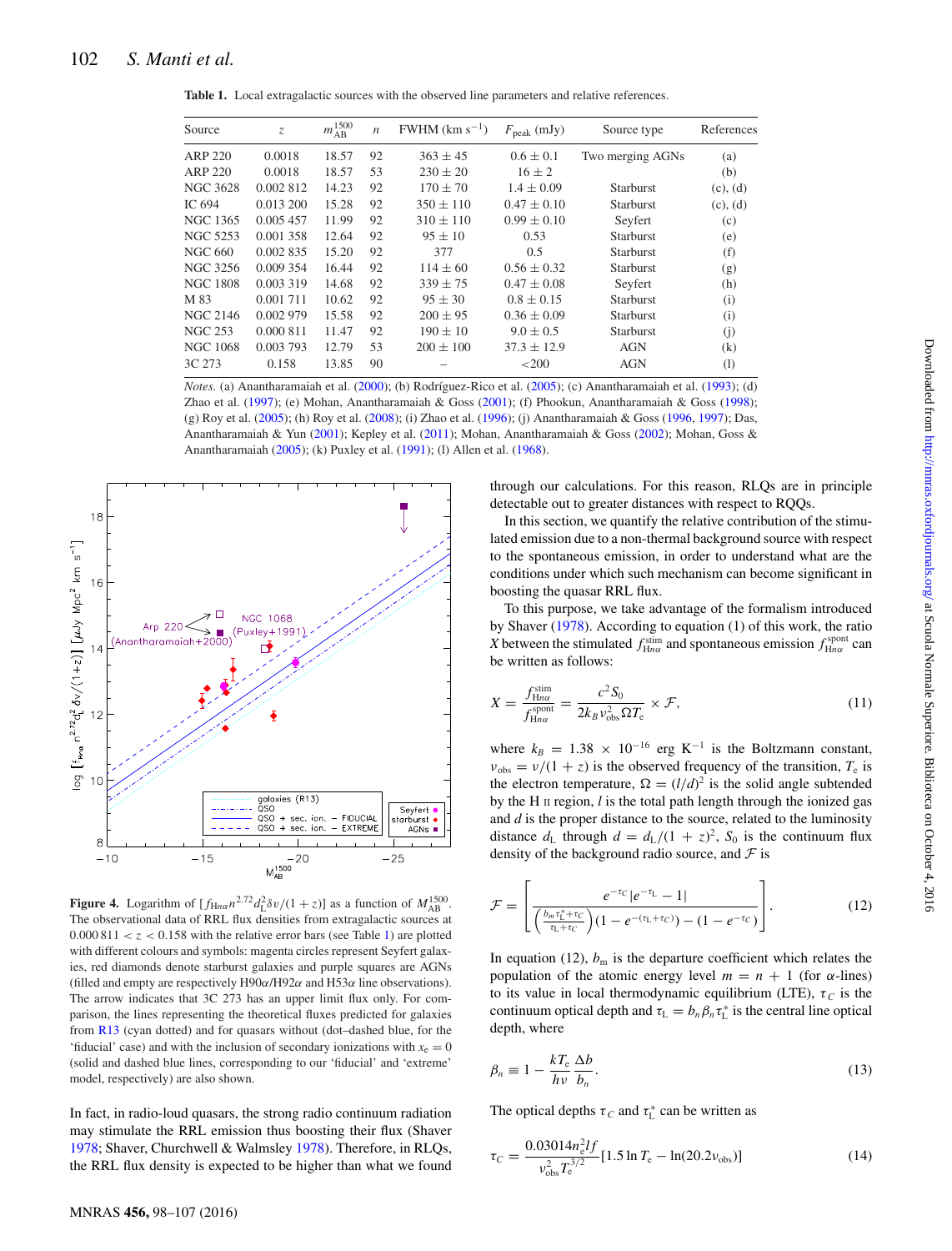<span id="page-5-0"></span>**Table 2.** Quantum numbers of radio recombination lines detectable at  $z = 0$  and 6 in correspondence of the two extreme SKA-MID frequencies.

| $v_{\rm obs}$ (GHz) | $n(z=0)$ | $n(z=6)$ |
|---------------------|----------|----------|
| 0.35                | 265      | 139      |
| 14                  | 77       | 40       |

 $and<sup>3</sup>$ 

$$
\tau_{\rm L}^* = \frac{575n_e^2 I f}{\nu_{\rm obs} \Delta V_{\rm obs} T_e^{5/2}} x_{\rm H\,u} e^{\frac{1.58 \times 10^5}{n^2 T_e}}.
$$
\n(15)

Here,  $\Delta V_{\rm obs}$  (km/s) is the observed FWHM of the line ( $\Delta V_{\rm obs}$  =  $\Delta V/(1+z)$ ,  $n_e$  (cm<sup>-3</sup>) is the electron density,  $f(V = V_{\text{gas}}/V_{\text{total}})$  is the volume filling factor,  $x_{\text{H}_{II}}$  is the ionized fraction of the gas and *n* is the principal quantum number. Now, since  $l = 2R_{\text{H}_{II}}$ , where  $R_{\text{H}_{II}}^3$  $3N_\gamma/(4\pi\alpha(T)n_e^2)$  is the Stromgren radius, equation (11) becomes

$$
X = \frac{3.10 \times 10^{-34} c^2 \alpha (T)^{2/3}}{k_B v^2 \dot{N}_{57}^{2/3}} \left(\frac{n_e^{4/3} S_0}{T_e}\right) \frac{d_L(z)^2}{(1+z)^2} \times \mathcal{F},\tag{16}
$$

where  $\alpha$  (cm<sup>3</sup> s<sup>-1</sup>) is the recombination rate,  $\dot{N}_{57}$  (s<sup>-1</sup>) is the rate of production of ionizing photons in units of 1057, and the units of *ν*,  $d_{\text{L}}$  and  $S_0$  are GHz, Mpc and mJy, respectively.<sup>4</sup>

Following the formalism presented by Shaver [\(1975\)](#page-9-32), the interstellar medium can be classified according to three main categories: H II regions (10 <  $n_e$ /cm<sup>−3</sup> < 10<sup>4</sup>; 2.5 × 10<sup>3</sup> <  $T_e$ /K < 10<sup>4</sup>), diffuse intercloud components ( $n_e$  ∼ 5 × 10<sup>-2</sup> cm<sup>-3</sup>;  $T_e$  ∼ 10<sup>3</sup> K) and cold cloud components ( $n_e \sim 5 \times 10^{-2}$ cm<sup>-3</sup>;  $T_e \sim 20$  K). With the aim of bracketing the physical properties of the ISM, in this work, we consider only two extreme cases:  $(n_e > 10^3 \text{ cm}^{-3}; T_e \approx 10^4 \text{ K})$  and  $(10^{-2} < n_e/cm^{-3} < 1$ ;  $10^2 < T_e/K < 10^3$ ), hereafter referred to as H II regions and diffuse interclouds, respectively.

In the case of H II regions, we assume LTE  $(b_n = 1, \beta_n = 1)$  and we compute the X factor for RRLs of quantum numbers detectable at  $z = 0$  and 6 in correspondence of two reference SKA frequencies, i.e. the minimum and maximum observable with SKA-MID, as shown in Table [2.](#page-5-0) We can verify that in the LTE case,  $\mathcal{F} = \infty$ .

In Fig. [5](#page-6-0) we show, at  $z = 0$  (left-hand panel) and  $z = 6$  (righthand panel), contour plots of the logarithm of the X factor for these particular RRLs as a function of  $T_e$  and  $n_e$  in the intervals (10<sup>3</sup> <  $T_e/K < 10^5$ ) and  $(10^3 < n_e/cm^{-3} < 10^5)$ , for a radio continuum flux density<sup>5</sup>  $S_0 = 10$  mJy and  $S_0 = 0.01$  mJy, respectively. Black solid contours are for RRLs detectable in correspondence of  $v_{\text{min}} =$ 0.35 GHz, while red dashed contours correspond to *ν*<sub>max</sub> = 14 GHz. We consider our 'fiducial' case for quasars including secondary ionizations from *X*-ray photons, in which  $N_{57} = (8.76 \times 10^{-11}) \times$  $10^{-0.4M_{AB}^{1500}}$ , and we assume sources with  $M_{AB}^{1500} = -26$ .

We find that, at  $z = 0$  the logarithm of the X factor is in the interval [−6, 1], being greater than zero in the cases of very high *n* (i.e. *n*  $= 265$ ). This means that, except for these cases, the spontaneous emission dominates over the stimulated one for local sources. At  $z = 6$  instead, we find  $-4 < \log X < 3$ , being negative for very small quantum numbers. Thus, in all the situations but these, the stimulated radio flux due to the non-thermal continuum radiation can give a significant contribution to the total RRL flux density of the quasar at  $z = 6$ . As a further comment, we notice that the X factor is linearly proportional to  $S_0$ , thus if  $S_0$  reduces by a certain factor the stimulated contribution with respect to the spontaneous emission also reduces by the same amount.

In the case of diffuse interclouds, we cannot assume LTE. In this case, we use the  $b_n$  and  $\beta_n$  tabulated values as computed by Salem & Brocklehurst [\(1979\)](#page-9-34) for a non-thermal background source.

Furthermore, assuming the cloud is spherically symmetric  $(f = 1)$ and the gas inside this region is fully ionized  $(x<sub>HII</sub> = 1)$ , we rewrite *τ*<sub>*C*</sub> and *τ*<sup>\*</sup><sub>*L*</sub> as follows:

$$
\tau_C = \frac{0.12 n_e^{4/3} \dot{N}_{57}^{1/3}}{\nu^2 T_e^{3/2} \alpha (T)^{1/3}} \left[ 1.5 \ln T_e - \ln \left( \frac{20.2 \nu}{1+z} \right) \right] (1+z)^2 \tag{17}
$$

and

$$
\tau_{\rm L}^* = \frac{2.31 \times 10^3 n_{\rm e}^{4/3} \dot{N}_{57}^{1/3}}{\nu \Delta V T_{\rm e}^{5/2} \alpha (T)^{1/3}} e^{\frac{1.58 \times 10^5}{n^2 T_{\rm e}}} (1+z)^2.
$$
 (18)

In Fig.  $6$  we show the logarithm of the X factor for non-LTE cases for Hn $\alpha$  lines as a function of the quantum numbers  $n = 95$ , 260 at  $z = 0$  and  $n = 50$ , 135 at  $z = 6$ . We make the calculation in the case of quasars with  $M_{AB}^{1500} = -26$  in our 'fiducial' case including secondary ionizations, and assuming  $S_0 = 10^3$  mJy and  $\Delta V$  = 100 km s<sup>-1</sup>. We plot the results for two values of electron temperature:  $T_e = 10^2$  K (blue curves) and  $T_e = 10^3$  K (black curves), and two values of electron density:  $n_e = 10^{-2}$  cm<sup>-3</sup> (dashed) and  $n_e = 1$  cm<sup>-3</sup> (solid), both at  $z = 0$  and 6.

We note that at  $z = 0$ ,  $log(X)$  is between 4 and 5 orders of magnitude lower than the corresponding ratio (with the same  $T_e$  and  $n_e$ ) at  $z = 0$ . Also, at a fixed density,  $log(X)$  takes greater values for lower temperatures, while, at fixed  $T<sub>e</sub>$ , it increases with increasing  $n_e$ ; in all the cases, the ratio between the stimulated and spontaneous flux density increases with increasing *n*, more rapidly at *z*  $= 6$  with respect to  $z = 0$ . We can conclude that, in the situation with low densities and low temperatures, the non-thermal stimulated emission dominates over the spontaneous emission only at  $z = 6$  and with  $n_e \ge 1$  cm<sup>-3</sup>, for RRLs of quantum numbers *n*  $\gtrsim$  70. Indeed, the contribution of the non-thermal radiation field becomes more important at the higher energy levels (or lower frequencies), with a more rapid increasing of  $log(X)$  for  $T_e = 10^2$  K  $(\log(X) \approx 3.5$  for  $n = 135)$  with respect to the case of  $T_e = 10^3$  K  $(\log(X) \approx 1.5 \text{ for } n = 135).$ 

#### **5 DETECTING (OBSCURED) QUASARS**

Given the model outlined in Section 2 and taking into account the stimulated emission due to a non-thermal background source, we estimate the expected H*nα* line flux density arising from quasars of different AB magnitudes ( $-27 \leq M_{AB}^{1500} \leq -23$ ) and redshifts (1 ≤  $z \leq 10$ ), both in the 'fiducial' and 'extreme' case,  $6$  and we compute the sensitivity ( $\sigma = f_{Hn\alpha}/5$ ) required to detect Hn $\alpha$  lines with  $5\sigma$ significance at all considered redshifts and AB magnitudes. The total (spontaneous  $+$  stimulated) RRL flux density is

$$
f_{\text{H}n\alpha}^{\text{tot}} = f_{\text{H}n\alpha}(1+X),\tag{19}
$$

where  $f_{\text{H}_{n\alpha}}$  includes only the spontaneous emission from quasars, and *X* is the ratio between stimulated and spontaneous flux density from equation (16). In our calculations, we use the mean value

<sup>6</sup> We assume  $\delta v = 100$  km s<sup>-1</sup> in these calculations.

<sup>&</sup>lt;sup>3</sup> The expression for  $\tau_L^*$  assumes that the profile width is due to pure Doppler broadening.

<sup>&</sup>lt;sup>4</sup> Here,  $k_B$  is in units of erg K<sup>-1</sup> and *c* is in cm s<sup>-1</sup>.

<sup>&</sup>lt;sup>5</sup> RQQs at  $z \sim 6$  have typical radio fluxes of the order of  $\le$ tens of  $\mu$ Jy (Wang et al. [2008\)](#page-9-33).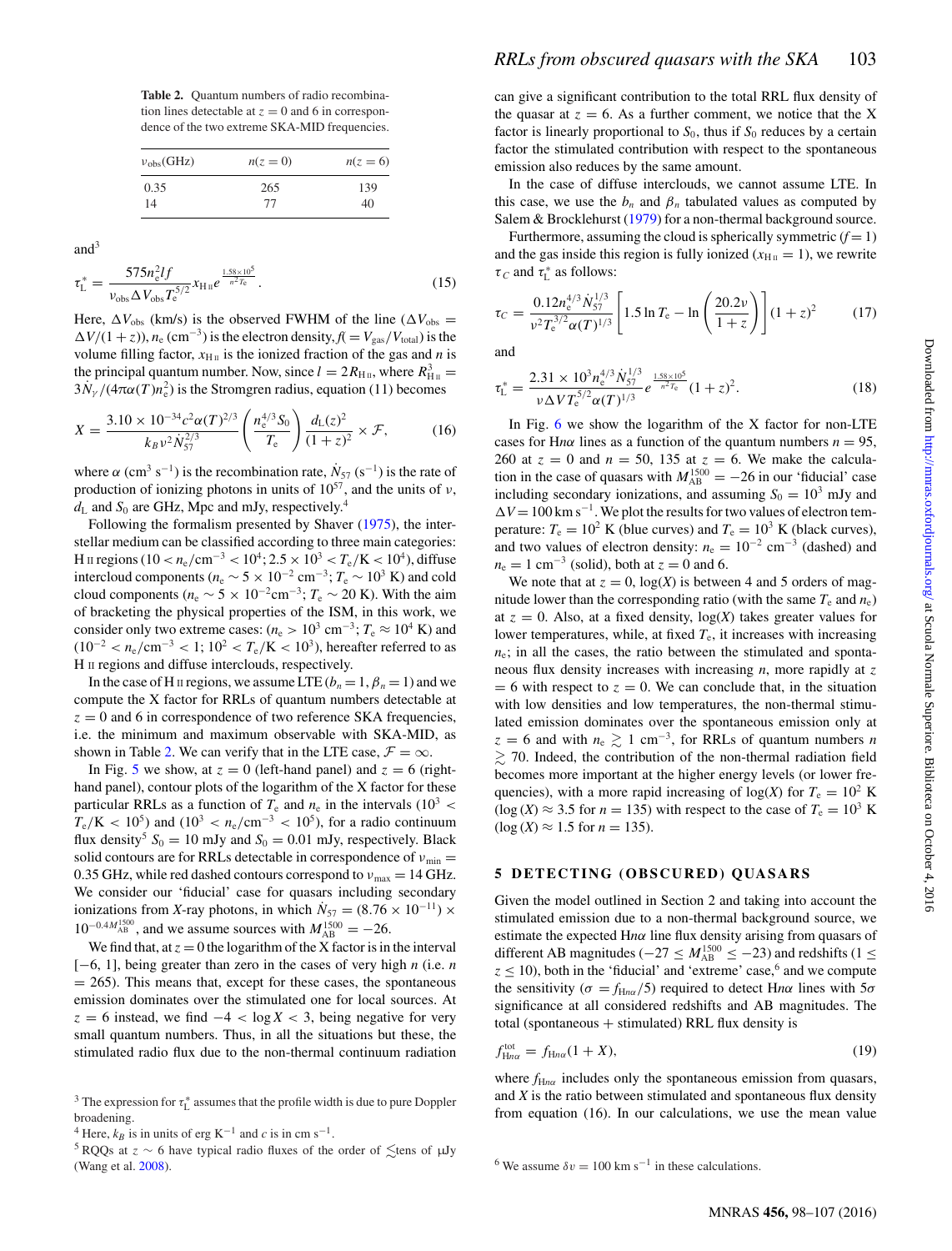<span id="page-6-0"></span>

**Figure 5.** Contour plots of the logarithm of the ratio X between stimulated and spontaneous emission as a function of the temperature  $T_e$  and the density  $n_e$  of the H II region, for RRLs of quantum numbers observable at  $z = 0$  (left-hand panel) and  $z = 6$  (right-hand panel), with a continuum flux density  $S_0$ 10 mJy and *S*<sub>0</sub> = 0.01 mJy, respectively. Black solid contours are traced for the minimum SKA-MID frequency,  $v_{\text{min}} = 0.35$  GHz, and correspond to quantum numbers  $n = 265$  (left) and  $n = 139$  (right), while red dashed contours are for RRLs detectable in correspondence of the maximum SKA-MID frequency,  $v_{\text{max}} = 14 \text{ GHz}$ , with quantum numbers  $n = 77$  (left) and  $n = 40$  (right). The model adopted is our 'fiducial' case with the inclusion of secondary ionizations, for quasars with magnitude  $M_{AB}^{1500} = -26$ .

of log *X* obtained for RRLs observable in correspondence of the maximum frequency observable with SKA-MID,  $v_{\text{max}} = 14 \text{ GHz}$ , for a radio continuum flux<sup>7</sup>  $S_0 = 10 \mu Jy$ .

The results are shown in Fig. [7,](#page-7-1) for the concerned ranges of magnitude and redshift, in the 'fiducial' (solid curves) and 'extreme' (dashed curves) case.

In this figure we also plot, through horizontal black lines, the 5*σ* SKA sensitivity ( $5\sigma_{SKA}$ ) that is expected to be reached in  $t = 10$ , 100 and 1000 h of SKA-MID observing time at the corresponding frequency. We adopt the usual formula:

$$
\sigma_{\text{SKA}} = \sigma_0 \sqrt{\frac{t_0 \Delta v_0}{t \Delta v}},\tag{20}
$$

where  $\sigma_0 = 63 \mu Jy$  is the sensitivity obtained over a channel  $\Delta v_0 = 100$  kHz in  $t_0 = 1$  h of SKA-MID integration time (SKA-SCI-LVL-01, 2015),  $\Delta v_0 = c \Delta v_0 / v_0$ ,  $\Delta v = 100$  km s<sup>-1</sup> and  $\nu_0 = \nu_{\text{max}}$ .

Considering that: (a)  $f_{\text{H}nα}$  increases with increasing frequency, and (b) the stimulated contribution increases (i.e. *X* increases) with decreasing frequency, at  $v = v_{\text{max}}$  we are maximizing the expected H*nα* flux but we are minimizing the stimulated emission.

From the figure, we can see that at  $v_{\text{max}} = 14$  GHz, and according to our 'fiducial' model, SKA-MID could detect sources with  $M_{AB} < -26$  ( $M_{AB} < -25$ ) at all redshifts (at  $z \lesssim 3$ ) in 1000 h of integration time. In the 'extreme' case, quasars up to  $M_{AB} = -25$  $(M_{AB} = -24)$  at all redshifts (at  $z \lesssim 4$ ) would be detected in the same (large) amount of observing time. In 100 h of observing time, SKA-MID would detect sources with  $M_{AB} < -27$  ( $M_{AB} < -26$ ) at  $z \lesssim 8$  ( $z \lesssim 2.5$ ) in our 'fiducial' case, and sources with  $M_{AB}$  $-26$  ( $M_{AB} < -25$ ) at all redshifts (at  $z \lesssim 3$ ) in the 'extreme' case. As stated in Section 3, our predicted flux densities are ∼2 orders of magnitude below the observed fluxes of local AGNs (Fig. [4\)](#page-4-1). This means that, if some relevant contribution to the RRL emission is still missing, then the integration time would go down by a factor *>*10, making RRLs from quasars much more detectable.

Furthermore, Fig. [7](#page-7-1) shows that moving from  $z \sim 1$  to  $z \sim 10$ , the sensitivity required for detecting quasars through RRLs changes only by a factor of 10. To understand this trend in *z*, and since  $f_{\text{H}n\alpha} \propto (1+z)d_{\text{L}}^{-2}n^{-2.72}$  we also express *n* and  $d_{\text{L}}$  as a function of redshift. For a flat universe  $(1 - \Omega_m - \Omega_\Lambda = 0)$ ,  $d_L$  is

$$
d_{\rm L}(z) = \frac{c}{H_0} (1+z) \int_0^z \frac{\mathrm{d}z'}{[\Omega_{\rm m}(1+z')^3 + \Omega_{\Lambda}]^{1/2}},\tag{21}
$$

where  $H_0$  is the Hubble parameter, and  $\Omega_m$  and  $\Omega_{\Lambda}$  are the total matter density and the dark energy density in the units of critical density, respectively. At high redshift, by neglecting  $\Omega_{\Lambda}$ , we obtain that  $d_L \propto (1 + z)$ . The quantum number *n* can be written in terms of *z* by using equation (1) and making some approximations for high *n*: the resulting relation is

$$
n \approx \left(\frac{2c \,\mathrm{R}_{\mathrm{H}}}{v_{\mathrm{obs}}(1+z)}\right)^{1/3}.\tag{22}
$$

We finally get  $f_{\text{H}_{n\alpha}} \propto (1+z)^{-0.1}$ , an expression that reproduces the slow decrease of  $\sigma$  with increasing redshift.

The optima[l](#page-7-0) strategy to detect RRLs from quasars depends on the nature of the source itself. As discussed above, the two factors which play a role in determining the total flux  $f_{Hnα}^{\text{tot}}$  are the spontaneous term  $(f_{\text{H}n\alpha}^{\text{spont}} \propto \nu_{\text{obs}}^{0.9})$  and the stimulated one  $(f_{\text{H}n\alpha}^{\text{sim}} \propto \nu_{\text{obs}}^{-1})$ . This

<sup>&</sup>lt;sup>7</sup> The assumption  $S_0 = 10 \mu Jy$  underestimates the contribution of the stimulated emission in low-redshift quasars, whose observed radio fluxes are typically higher.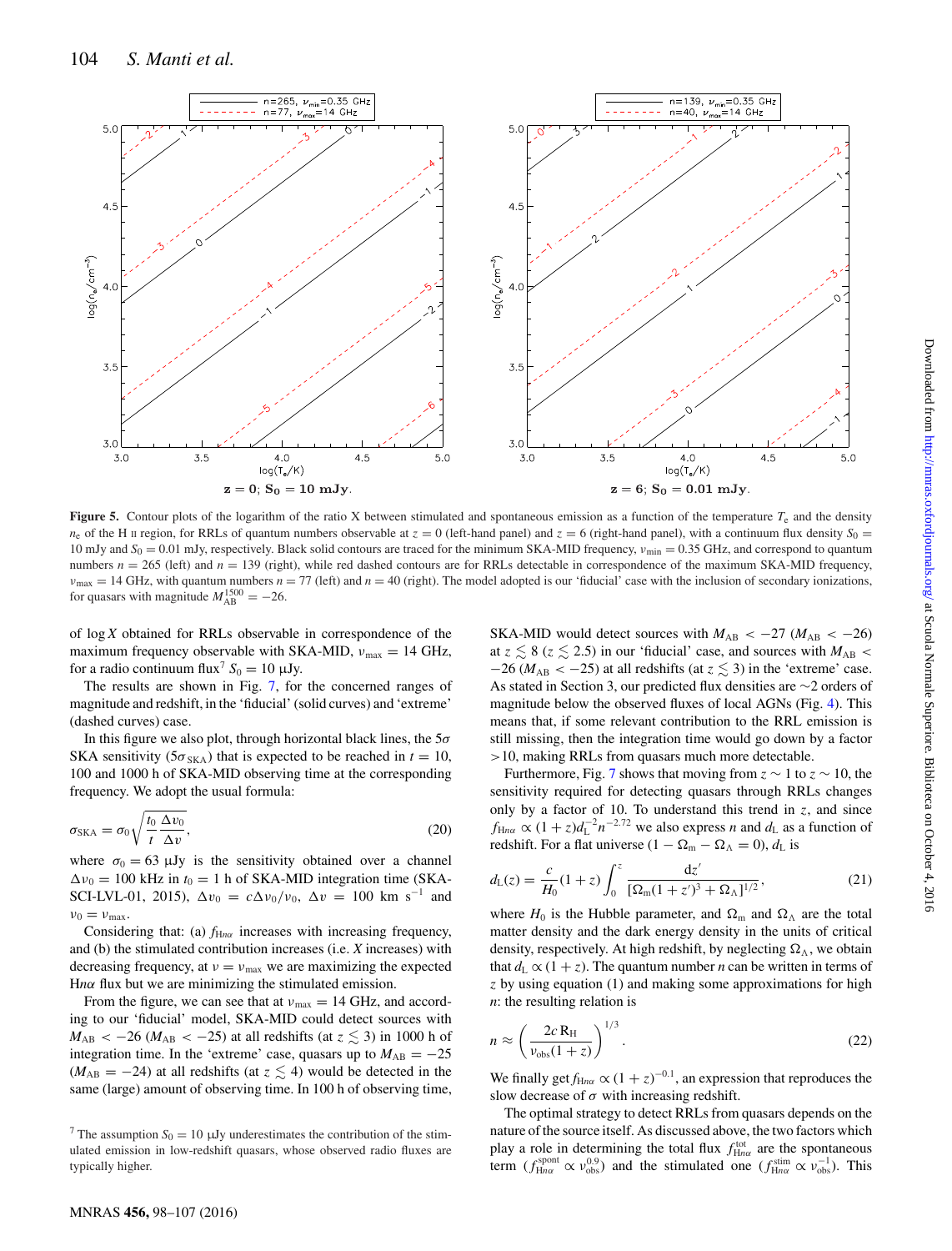<span id="page-7-0"></span>

Figure 6. Logarithm of the X factor for radio recombination lines of quantum numbers *n* detectable at  $z = 0$  (triangles) and  $z = 6$  (squares) in correspondence of two SKA frequencies,  $v = 0.4$  and 7.3 GHz. The curves are plotted for two values of electron temperature:  $T_e = 10^2$  K (blue) and  $T_e =$ <sup>10</sup><sup>3</sup> K (black), and two values of electron density: *<sup>n</sup>*<sup>e</sup> <sup>=</sup> <sup>10</sup>−<sup>2</sup> cm−<sup>3</sup> (dashed) and  $n_e = 1$  cm<sup>-3</sup> (solid), both at  $z = 0$  and 6. Our calculations assume  $S_0 = 10^3$  mJy,  $\Delta V = 100$  km s<sup>-1</sup> and our 'fiducial' case with secondary ionizations for a quasar magnitude  $M_{AB}^{1500} = -26$ .

<span id="page-7-1"></span>

**Figure 7.** Logarithm of the  $5\sigma$  sensitivity (in  $\mu Jy$ ) as a function of redshift  $(1 \le z \le 10)$  for different values of the quasar absolute magnitude  $(-27 \leq M_{AB}^{1500} \leq -23)$ . The calculations are done for the maximum frequency observable with SKA-MID,  $ν_{\text{max}} = 14 \text{ GHz}$ . The solid and dashed curves correspond to our 'fiducial' and 'extreme' model, respectively, with the inclusion of the stimulated contribution from a non-thermal radio source, using the mean value of  $log(X)$  obtained for  $S_0 = 10 \mu Jy$  at this frequency. The horizontal black lines represent the 5*σ* 'threshold' sensitivities reached by SKA-MID at the corresponding frequency, with an integration time of 10, 100 and 1000 h. In addition, the upper *x*-axis indicates the values of the quantum numbers *n* of the lines detectable at each *z*, corresponding to  $v_{\text{max}}$ . The H*nα* line intensity decreases with decreasing frequency.

means that, in the case of a radio-quiet source  $(f_{\text{H}na}^{\text{stim}} \ll f_{\text{H}na}^{\text{spont}})$ , high frequencies (e.g. *<sup>ν</sup>*obs <sup>∼</sup> 14 GHz in the case of SKA-MID) optimize the chance of RRLs detection. Vice versa, in the case of a radio-loud source it is better to look for RRLs by means of lowfrequency receivers (e.g.  $v_{obs} \sim 1$  GHz in the case of SKA-MID).

### **6 SUMMARY AND DISCUSSION**

We have examined the feasibility of detecting obscured quasars at radio frequencies, through their hydrogen RRL emission. To this purpose, we have developed a model for estimating the expected flux densities of H*nα* lines from quasars, including secondary ionizations from X-ray photons.

By comparing our results with observations of RRLs in local quasars, we have found that our predictions are in good agreement with the observed RRLs strengths. Our predicted fluxes are, however, still below the observed line fluxes for local AGNs by a factor of a few orders of magnitude, suggesting that some additional mechanism is at work to amplify line fluxes. We have shown that, under some specific conditions, the contribution of stimulated emission due to a non-thermal radio source may be relevant in boosting the flux densities from quasars, thus making possible the detection of RRLs out to very large distances. Additionally, we have explored the potential of the SKA in detecting quasars at very high redshift  $(z > 7)$ . We have found that, taking into account the stimulated contribution, at a frequency *<sup>ν</sup>* <sup>=</sup> 14 GHz, the SKA-MID telescope would be able to detect sources with  $M_{AB} \lesssim -27$  ( $M_{AB} \lesssim -26$ ) at  $z \lesssim 8$  ( $z \lesssim 3$ ) in less than 100 h of integration time.

We point out that, if we study the possible detectability of radio recombination lines based on the observed flux densities in local AGNs, which are brighter than our predictions by ∼2 orders of magnitudes, then the required observing time would reduce by a factor *>*10, thus making RRLs from quasars more easily detectable.

Given our predictions, the proposed survey could be carried out as a piggyback of proposed deep H <sup>I</sup> surveys with SKA-MID (Blyth et al. [2015\)](#page-8-62).

It must be noticed that we are maximizing the expected H*nα* flux through our assumptions  $f_{\text{esc}}^{912} = 0$  in equation (2) and  $x_e = 0$ in equation (9). By assuming that ionizing photons can not escape from the galaxy, being trapped into the dense ISM of the quasar host galaxy, we are maximizing the number of ionizations (and consequent recombinations) in H II regions. Moreover, by considering the case of an almost complete neutral gas, we are maximizing the amount of free-electrons energy that can be used to produce secondary ionizations.

We remark here that the possibility of detecting RRLs even at high redshift is due to an important property of these lines, concerning with the fact that their principal quantum number decreases with increasing redshift (see Section 1 and Fig. [1\)](#page-1-0).

Furthermore, we have obtained a relation between the quantum number of an RRL detectable at a given *z* in correspondence of some observed frequency:  $n \approx (2c R_H/[\nu_{obs}(1+z)])^{1/3}$ , valid for high *n*. This explains the slow decrease of the H*nα* line flux density with increasing redshift  $(f_{Hn\alpha} \propto (1+z)^{-0.1})$ .

Also, it is worthwhile to mention a recent result from Bañados et al.  $(2015)$ , showing that the fraction of radio-loud quasars (i.e.  $RLF = 6-19$  per cent) does not vary with redshift, in contrast to what previously found by some studies at lower redshifts (e.g. Jiang et al. [2007b;](#page-8-64) Kratzer & Richards [2014\)](#page-8-65).

Our results for the line flux densities must be still considered as preliminary. More detailed radiative transfer computations of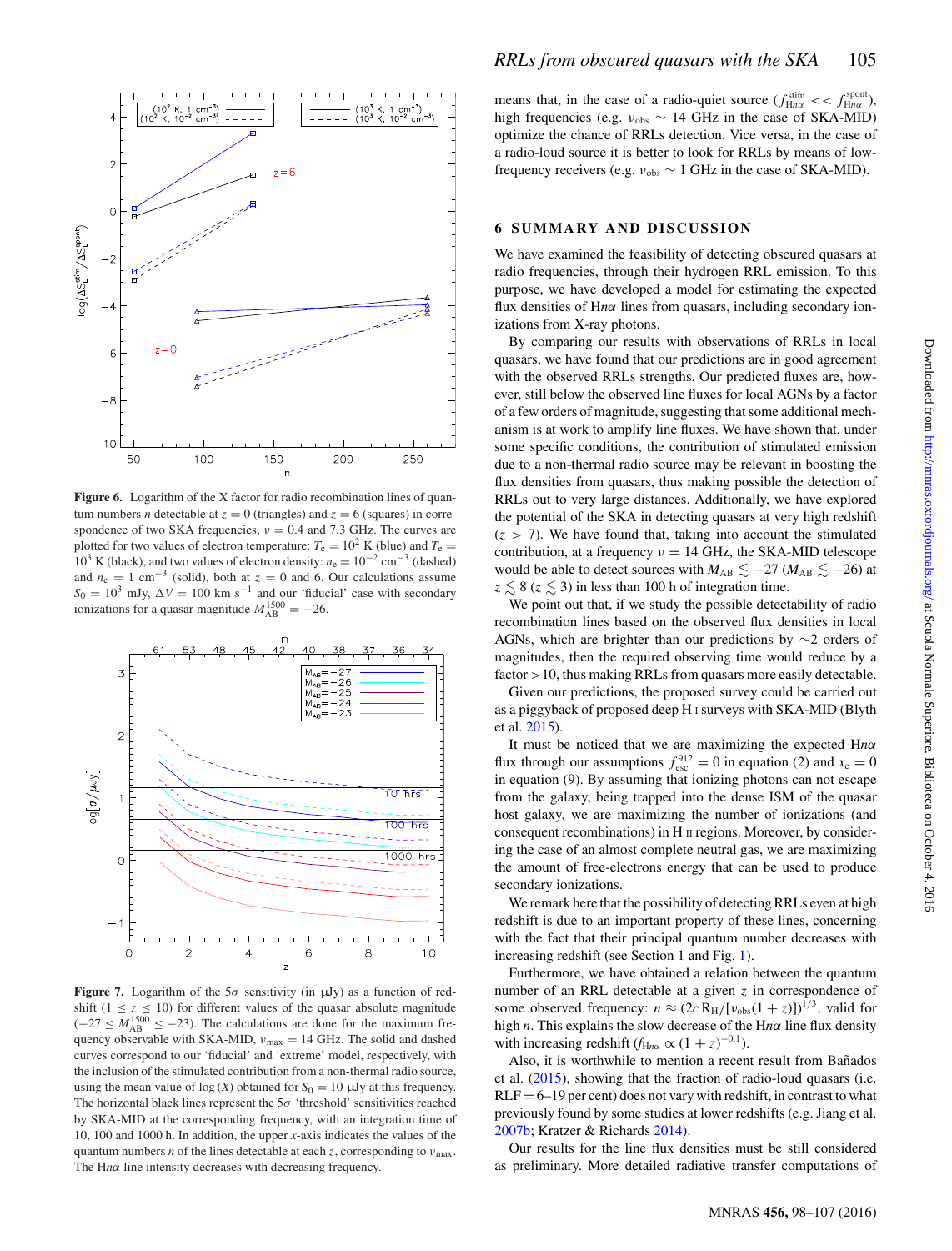# 106 *S. Manti et al.*

UV/X-ray photons performed on realistic density field are necessary to draw firmer conclusions. We aim at presenting these improved results in a future work, where we plan to use the state-of-theart RT code CRASH in its latest version (CRASH4, Graziani et al. in preparation). The ratio between the intensity of the  $He^{++}$  and  $H<sup>+</sup>$  lines is expected to be a good diagnostic of the hardness of the ionizing spectrum, thus providing a clear discriminant between AGN and starburst activity. The advantage of this technique is that both lines can be detected contemporarily with a bandwidth of 10 GHz (Scoville & Murchikova [2013\)](#page-9-35). We will investigate how this ratio varies for different slopes of the quasar spectrum and for different values of the ionization fraction of the gas. Since this technique can be applied also in the millimetre domain, the proposed scientific case can be, on longer time-scales, a driver for the synergy between the SKA and ALMA.

Finally, we also plan to study the redshift evolution of the UV luminosity function, by fitting the most updated observational data at  $0 < z < 7$ , and theoretically extending it beyond  $z = 7$ . This will allow us to make detailed predictions of the expected QSO number counts for a single observation with SKA-MID (FoV =  $0.49 \text{ deg}^2$ ) in 1000 h of integration time, taking into account the full frequency coverage of this instrument (0.35–14 GHz).

#### **ACKNOWLEDGEMENTS**

This research has made use of the NASA/IPAC Extragalactic Database (NED) which is operated by the Jet Propulsion Laboratory, California Institute of Technology, under contract with the National Aeronautics and Space Administration.

This work is based on research supported by the National Research Foundation under grant 92725. Any opinion, finding and conclusion or recommendation expressed in this material is that of the author(s) and the NRF does not accept any liability in this regard.

LG acknowledges the support of the European Research Council under the European Union (FP/2007-2013)/ERC Grant Agreement n. 306476.

## **REFERENCES**

- <span id="page-8-46"></span>Allen R. J., Barrett A. H., Crowther P. P., 1968, ApJ, 151, 43
- <span id="page-8-60"></span>Anantharamaiah K. R., Goss W. M., 1996, ApJ, 466, L13
- <span id="page-8-61"></span>Anantharamaiah K. R., Goss W. M., 1997, Rev. Mex. Astron. Astrofis. Ser. Conf., 6, 58
- <span id="page-8-47"></span>Anantharamaiah K. R., Zhao J. H., Goss W. M., Viallefond F., 1993, ApJ, 419, 585
- <span id="page-8-48"></span>Anantharamaiah K. R., Viallefond F., Mohan N. R., Goss W. M., Zhao J. H., 2000, ApJ, 537, 613
- <span id="page-8-6"></span>Bañados E. et al., 2014, AJ, 148, 14
- <span id="page-8-63"></span>Bañados E. et al., 2015, ApJ, 804, 11
- <span id="page-8-7"></span>Barth A. J., Martini P., Nelson C. H., Ho L. C., 2003, AJ, 594, 95
- <span id="page-8-24"></span>Begelman M. C., Rees M. J., 1978, MNRAS, 185, 847
- <span id="page-8-22"></span>Begelman M. C., Volonteri M., Rees M. J., 2006, MNRAS, 370, 289
- <span id="page-8-59"></span>Bell M. B., Seaquist E. R., 1977, A&A, 56, 461
- <span id="page-8-62"></span>Blyth S.-L. et al., 2015, Proc. Advancing Astrophys. Square Kilometre Array (AASKA14), Exploring Neutral Hydrogen and Galaxy Evolution with the SKA. SISSA, Trieste, p. 128
- <span id="page-8-20"></span>Bromm V., Loeb A., 2003, ApJ, 596, 34
- <span id="page-8-35"></span>Comastri A., Gilli R., Marconi A., Risaliti G., Salvati M., 2015, A&A, 574, 10
- <span id="page-8-49"></span>Das M., Anantharamaiah K. R., Yun M. S., 2001, ApJ, 549, 896
- <span id="page-8-25"></span>Ebisuzaki T. et al., 2001, ApJ, 562, 19
- <span id="page-8-19"></span>Eisenstein D. J., Loeb A., 1995, ApJ, 443, 11
- <span id="page-8-45"></span>Evoli C., Valdés M., Ferrara A., Yoshida N., 2012, MNRAS, 422, 420
- <span id="page-8-0"></span>Fan X. et al., 2001a, AJ, 121, 31
- <span id="page-8-1"></span>Fan X. et al., 2001b, AJ, 121, 54
- <span id="page-8-2"></span>Fan X. et al., 2001c, AJ, 122, 2833
- <span id="page-8-3"></span>Fan X. et al., 2003, AJ, 125, 1649
- <span id="page-8-4"></span>Fan X. et al., 2006a, AJ, 131, 1203
- <span id="page-8-5"></span>Fan X. et al., 2006b, AJ, 132, 117
- <span id="page-8-42"></span><span id="page-8-33"></span>Ferrara A., Salvadori S., Yue B., Schleicher D., 2014, MNRAS, 443, 2410 Fiore F., Elvis M., McDowell J. C., Siemiginowska A., Wilkes B. J., 1994,
- ApJ, 431, 515
- <span id="page-8-30"></span>Freitag M., Rasio F. A., Baumgardt H., 2006a, MNRAS, 368, 121
- <span id="page-8-31"></span>Freitag M., Gurkan M. A., Rasio F. A., 2006b, MNRAS, 368, 141 ¨ Furlanetto S. R., Stoever S. J., 2010, MNRAS, 404, 1869
- <span id="page-8-44"></span><span id="page-8-36"></span>Gallerani S. et al., 2012, A&A, 543, A114
- <span id="page-8-37"></span>Gallerani S., Ferrara A., Neri R., Maiolino R., 2014, MNRAS, 445, 2848
- <span id="page-8-38"></span>Gordon M. A., Sorochenko R. L., 2002, Astrophysics and Space Science Library, Vol. 282, Radio Recombination Lines. Their Physics and Astronomical Applications. Kluwer Academic Publishers, Dordrecht
- <span id="page-8-29"></span>Gürkan M. A., Freitag M., Rasio F. A., 2004, ApJ, 604, 632
- Gurkan M. A., Fregeau J. M., Rasio F. A., 2006, ApJ, 640, 39 ¨
- <span id="page-8-17"></span>Haehnelt M. G., Rees M. J., 1993, MNRAS, 263, 168
- <span id="page-8-11"></span>Haiman Z., 2004, ApJ, 613, 36
- <span id="page-8-40"></span>Hummer D. J., Storey P. J., 1987, MNRAS, 224, 801
- <span id="page-8-9"></span>Jiang L. et al., 2007a, AJ, 134, 1150
- <span id="page-8-64"></span>Jiang L., Fan X., Ivezíc Z., Richards G. T., Schneider D. P., Strauss M. A., Kelly B. C., 2007b, ApJ, 656, 680
- <span id="page-8-50"></span>Kepley A. A., Chomiuk L., Johnson K. E., Goss W. M., Balser D. S., Pisano D. J., 2011, ApJ, 739, L24
- <span id="page-8-21"></span>Koushiappas S. M., Bullock J. S., Dekel A., 2004, MNRAS, 354, 292
- <span id="page-8-65"></span>Kratzer R. M., Richards G. T., 2014, AJ, 149, 61
- <span id="page-8-14"></span>Latif M. A., Schleicher D. R. G., Schmidt W., Niemeyer J., 2013, MNRAS, 433, 1607
- <span id="page-8-23"></span>Lodato G., Natarajan P., 2006, MNRAS, 371, 1813
- <span id="page-8-18"></span>Loeb A., Rasio F. A., 1994, ApJ, 432, 52
- <span id="page-8-12"></span>Lupi A., Colpi M., Devecchi B., Galanti G., Volonteri M., 2014, MNRAS, 442, 3616
- <span id="page-8-15"></span>Madau P., Rees M. J., 2001, ApJ, 551, 27
- <span id="page-8-26"></span>Miller M. C., Hamilton D. P., 2002, MNRAS, 330, 232
- <span id="page-8-51"></span>Mohan N. R., Anantharamaiah K. R., Goss W. M., 2001, ApJ, 557, 659
- <span id="page-8-52"></span>Mohan N. R., Anantharamaiah K. R., Goss W. M., 2002, ApJ, 574, 701
- <span id="page-8-53"></span>Mohan N. R., Goss W. M., Anantharamaiah K. R., 2005, A&A, 432, 1
- <span id="page-8-39"></span>Morganti R., Sadler E. M., Curran S. J., 2015, Cool outflows and HI absorbers with SKA, Proc. Sci., Advancing Astrophysics with the Square Kilometre Array (AASKA14). SISSA, Trieste, p. 134
- <span id="page-8-10"></span>Mortlock D. J., 2011, Nature, 474, 616
- <span id="page-8-58"></span>Muñoz J. A., Loeb A., 2011, ApJ, 729, 99
- <span id="page-8-57"></span>Paggi A., Fabbiano G., Risaliti G., Wang J., Elvis M., 2013, preprint [\(arXiv:1303.2630\)](http://arxiv.org/abs/1303.2630)
- <span id="page-8-16"></span>Palla F., Zinnecker H., Maeder A., Meynet G. (eds), 2002, Physics of Star Formation in Galaxies. Springer-Verlag, Berlin
- <span id="page-8-34"></span>Pallottini A., Gallerani S., Ferrara A., Yue B., Vallini L., Maiolino R., Feruglio C., 2015, MNRAS, 453, 1898
- <span id="page-8-32"></span>Petri A., Ferrara A., Salvaterra R., 2012, MNRAS, 422, 1690
- <span id="page-8-54"></span>Phookun B., Anantharamaiah K. R., Goss W. M., 1998, MNRAS, 295, 156
- <span id="page-8-41"></span>Santos-Lleó, M.Piconcelli E., Jimenez-Bailón E., Guainazzi M., Schartel N., Rodriguez-Pascual P. M., 2005, A&A, 432, 15
- <span id="page-8-27"></span>Portegies Zwart S. F., McMillan S. L. W., 2002, ApJ, 576, 899
- <span id="page-8-28"></span>Portegies Zwart S. F., Baumgardt H., Hut P., Makino J., McMillan S. L. W., 2004, Nature, 428, 724
- <span id="page-8-8"></span>Priddey R. S., Isaak K. G., McMahon R. G., Robson E. I., Pearson C. P., 2003, MNRAS, 344, 74
- <span id="page-8-55"></span>Puxley P. J., Brand P. W. J. L., Moore T. J. T., Mountain C. M., Nakai N., 1991, MNRAS, 248, 585
- <span id="page-8-13"></span>Rees M. J., 1978, in Berkhuijsen E. M., Wielebinski R., eds, Proc. IAU Symp. 77, Structure and Properties of Nearby Galaxies. Reidel Publishing Company, Dordrecht, p. 237
- <span id="page-8-43"></span>Reichard T. A. et al., 2003, AJ, 126, 2594
- <span id="page-8-56"></span>Rodríguez-Rico C. A., Goss W. M., Viallefond F., Zhao J.-H., Gómez Y., Anantharamaiah K. R., 2005, ApJ, 633, 198